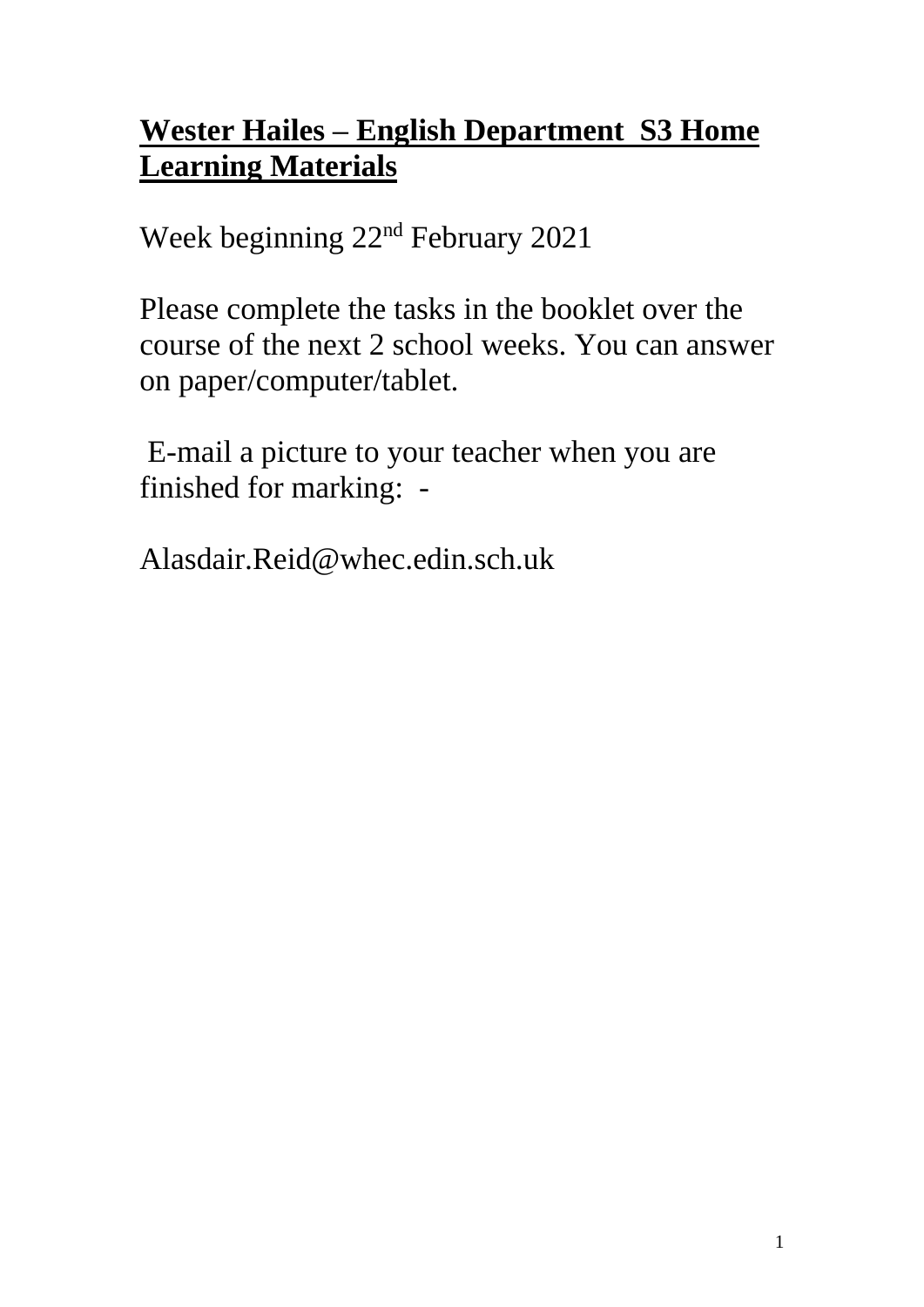# S3 Close Reading: Home Learning Booklet Fiction and Non-Fiction



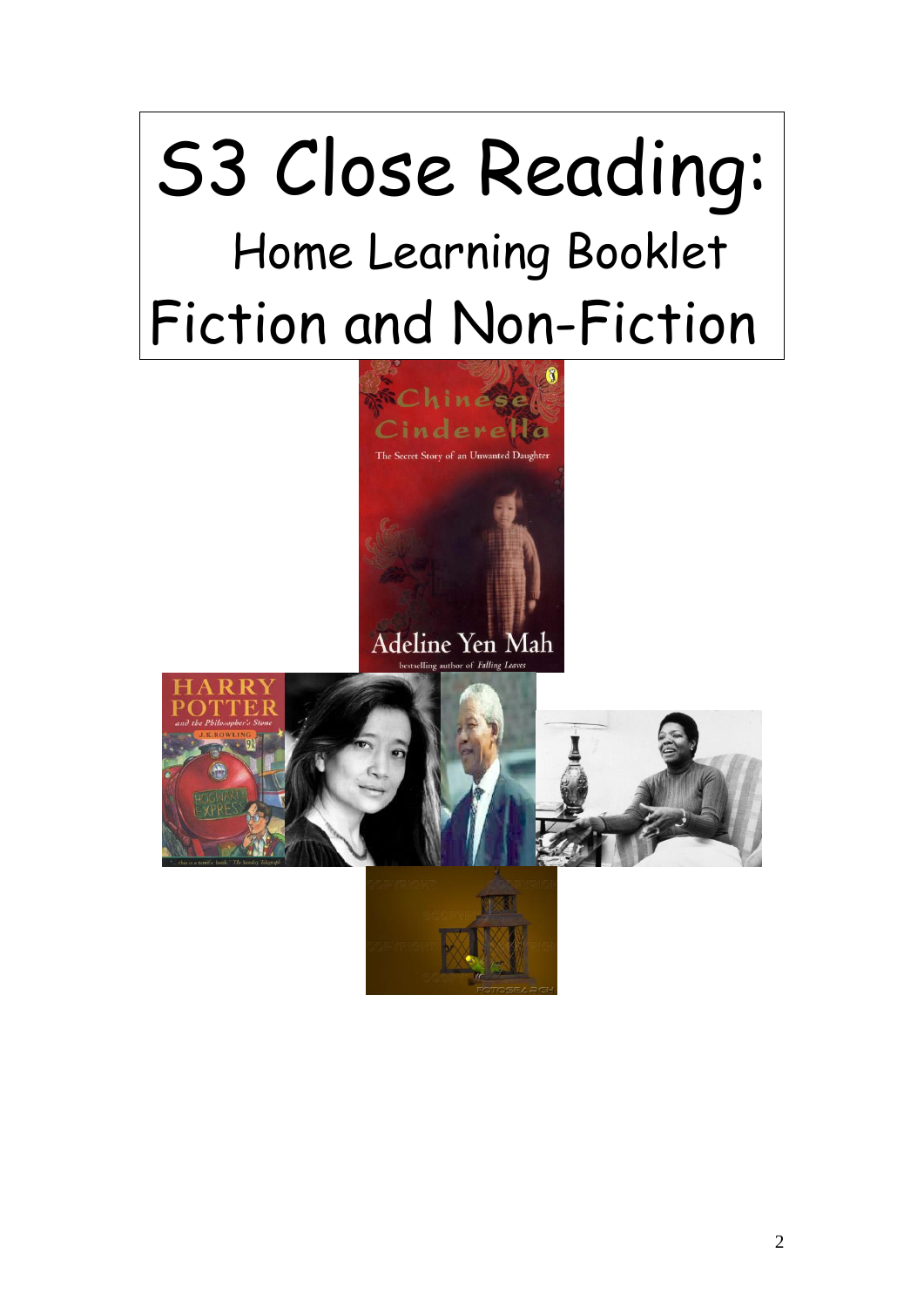

✓ *I will be able to understand and analyse unfamiliar texts (fiction and non-fiction).*



- *I can understand the main ideas in a variety of fiction and non-fiction texts.*
- *I can use my knowledge of language (imagery, punctuation etc.) to respond to a range of different question types.*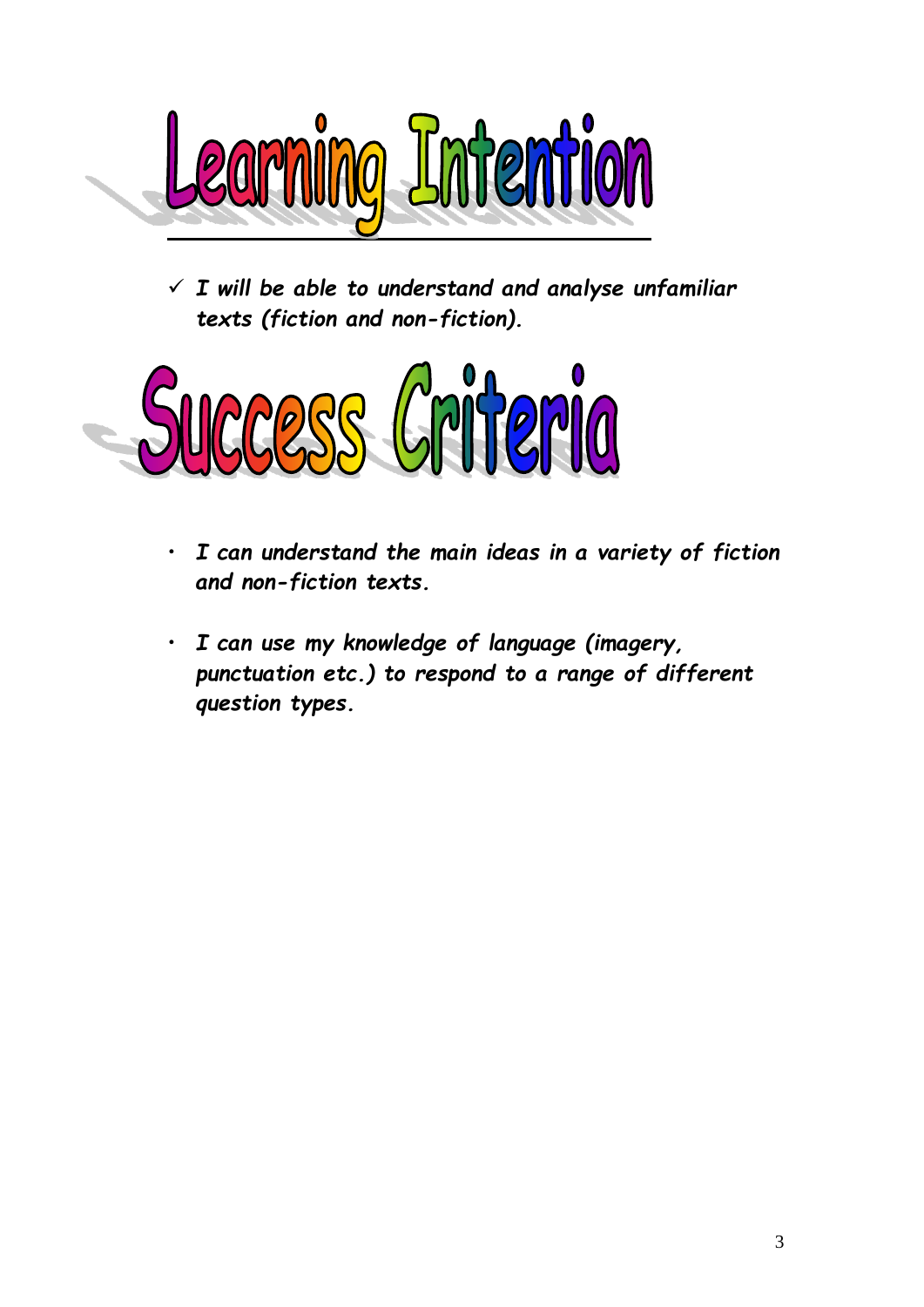### **Checklist of Questions**

In order to answer these questions you must first understand what the question requires you to do. You should refer back to this checklist to remind yourself what different questions require you to do.

### **Understanding**

These questions are checking how well you have understood the passage. You must read both the question and the relevant section of the passage very carefully.

### **(1) Answer in your own words**

In order to answer this type of question you need to go back to the passage and find the correct sentence that you have been asked to put into your own words. Then pick out the key words from the sentence. Then try to change these key words into your own words.

### **(2) Pick out an expression or a phrase**

This type of question is testing you on two things. The first thing it is testing you on is do you know what an expression is. The second thing is can you pick out the correct expression. An expression or a phrase is a few words taken directly from the passage.

### **(3) Pick out one word from the passage**

This type of question is again testing you on two things. The first thing is how carefully you have read the question and realise that it is only one word that you have to pick out. The second thing is can you pick out the correct word.

### **(4) True, False or Can't Tell**

This type of question is testing you on how closely you have read the passage. If you have read it closely you should be able to say if something is true, false or if you can't tell from the passage.

**True** – If something is true then it will **say it clearly in the passage. False** – If something is false it will **say something different**.

 **Can't Tell** – If you can't tell then it **doesn't mention it at all** in the passage or it doesn't give you enough information about it.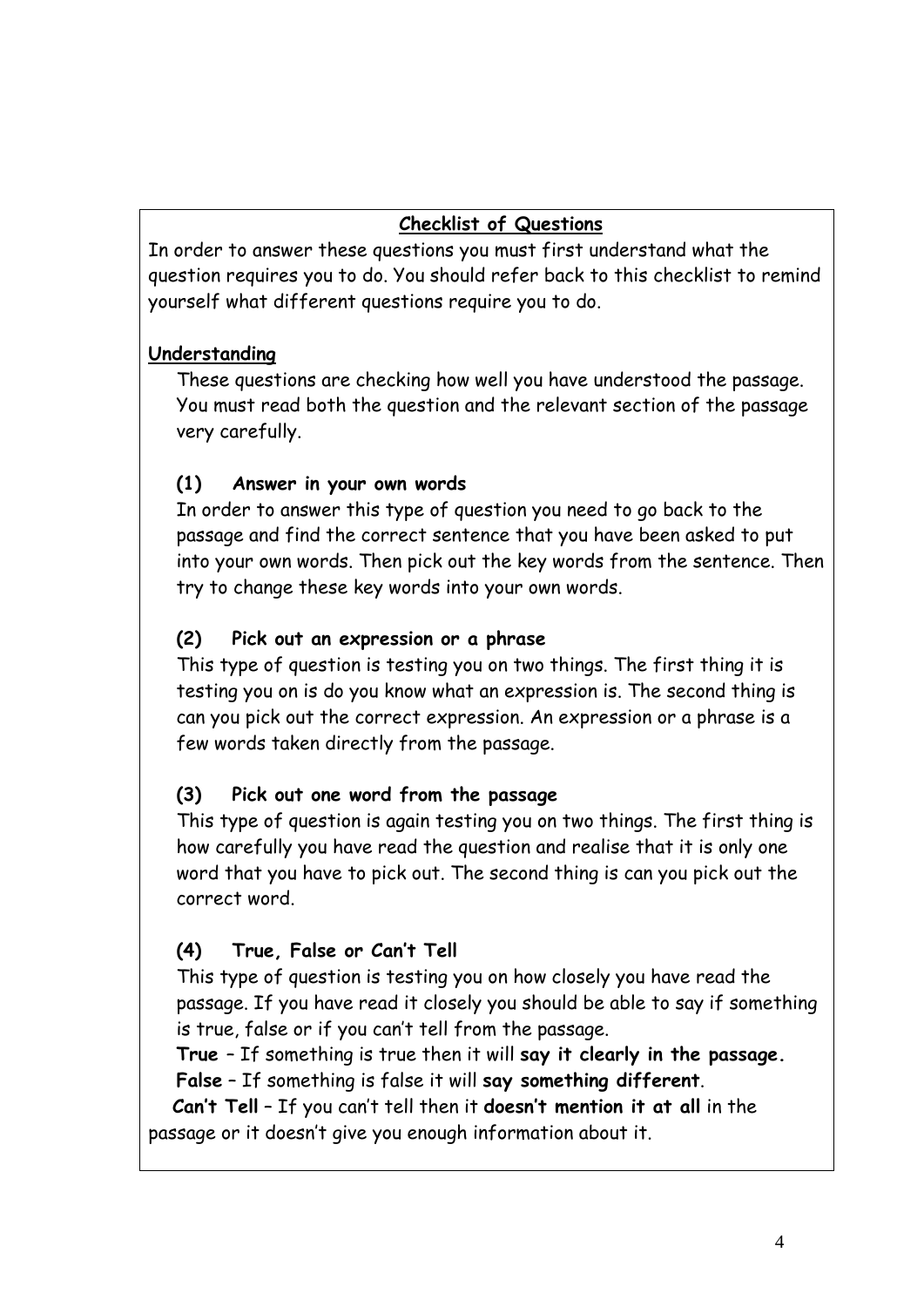### **Analysis**

These questions are checking your knowledge of **language (techniques)** and might ask you to comment on how these are used by the writer.

### **(1) Comment on a technique (sentence structure/imagery/tone)**

### **Sentence Structure**

This type of question is asking you to look at how a sentence has been written, not what the sentence means. In order to answer this type of question you have to look at a number of things.

### **(a)The length of the sentences.**

Is there one big long sentence? If so think about why it might be used. It could be used to show the size or length of something or it could show that a lot of things are happening quickly.

 Are there lots of short sentences? If so why have they been used? Sometimes short sentences can be used to create tension or suspense. Or they can be used to show that something is very short and does not take a lot of time.

### **(b) Punctuation**

• Another thing that you have to think about is the punctuation that is used. Are there lots of commas, exclamation marks or question marks? Or are there brackets used? You have to identify the punctuation and then say why you think it has been used.

| The full stop.        | This is used to show that it is the end of a                                                               |
|-----------------------|------------------------------------------------------------------------------------------------------------|
|                       | sentence.                                                                                                  |
| The comma,            | This is used to divide words on a list.                                                                    |
| The exclamation mark! | This is used to show that someone is speaking loudly<br>because they are angry, excited, shocked or happy. |
| The question mark?    | This is used to show that a question has been<br>asked.                                                    |
| Brackets ()           | These are used to give extra information.                                                                  |

**Direct speech marks**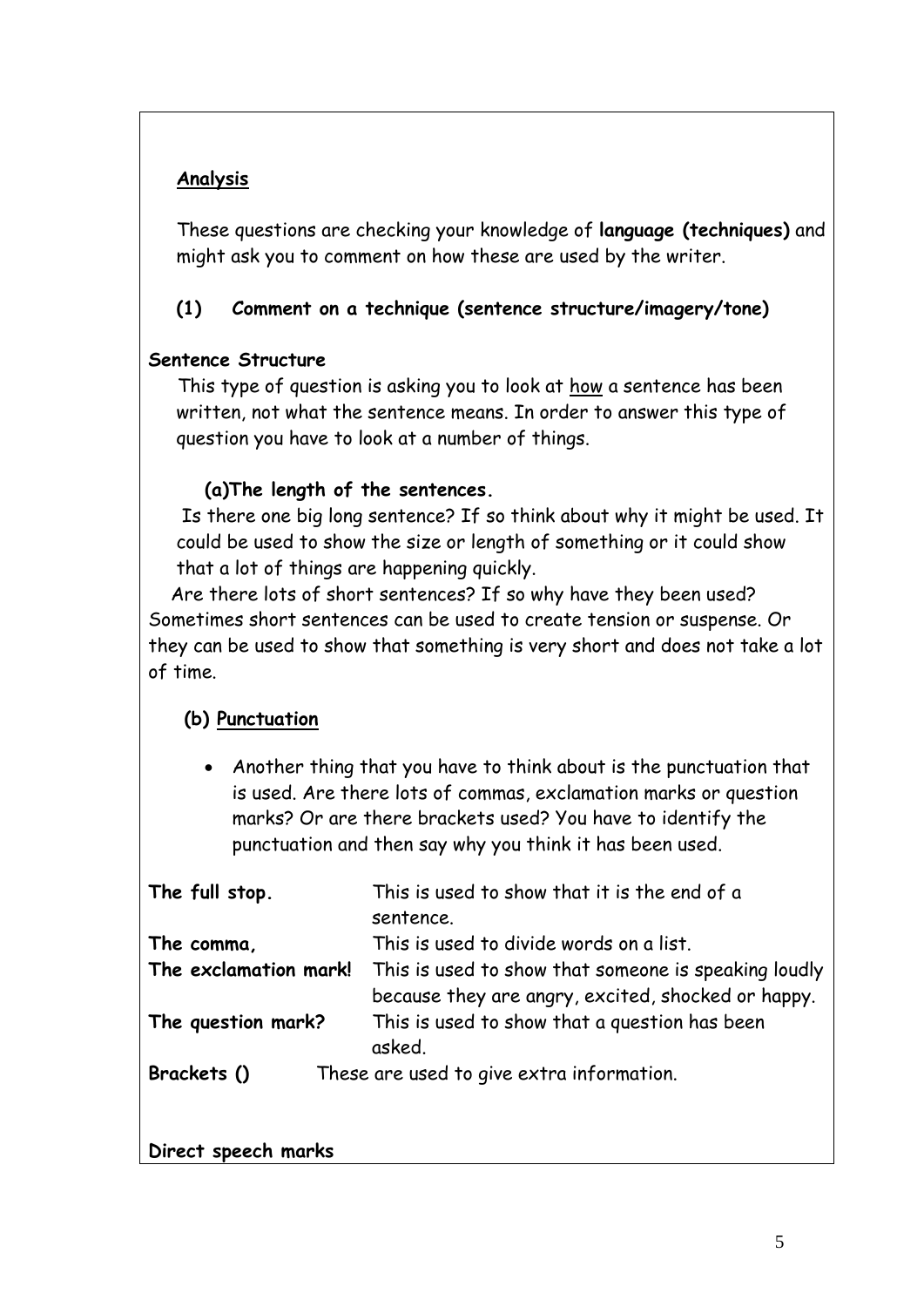**or quotation marks** " " These are used to show that someone is speaking or because there is a quotation from someone.

**(c) Repetition**: This is simply when the writer repeats a word or phrase. This is usually done to draw attention to something.

### **Figurative Language**

**Figurative language** is **language** that uses words or expressions with a meaning that is different from the literal interpretation.

### **a) Imagery**

**Simile**: This is when the writer compares two things using like or as, for example **'The night sky was as black as ink.'**

**Metaphor**: This is when the writer compares two things without using like or as. Instead they just say that the first thing is the second thing. **'The man was a mountain.'**

**Personification**: This is a type of metaphor that makes objects sound as if they are alive. '**The angry sea swept the boat towards the rocks.'**

### b) **Sound devices**

**Alliteration**: This is when words in a sentence start with the same sound, for example **T**etley **t**eabags **t**ingle **t**aste buds. The repetition of the **t** sound is called alliteration. Often alliteration is used in newspaper headlines to create an eye-catching headline.

 **Onomatopoeia**: This is when words imitate the sound they describe, for example: **crash, smash, bang, whimper…**

**Tone** – Sometimes you might be asked to pick out the tone of a passage or of something that someone says. When you are asked about tone, try to imagine someone speaking the lines and the tone of voice they might use: Common tones are: **happy, sad, sympathetic, hurtful, doubtful, fearful, sarcastic, humorous, angry, ironic…**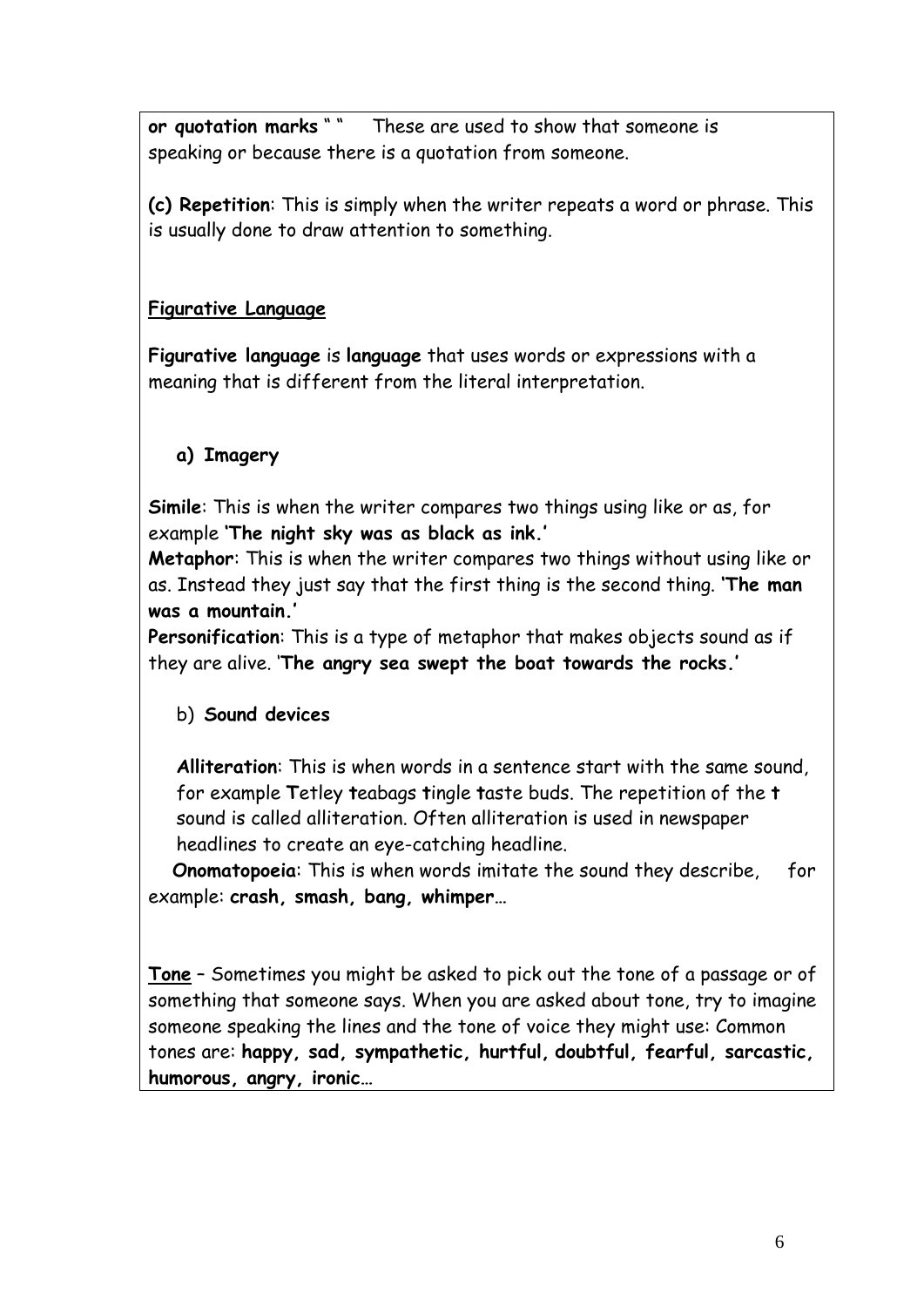Your passages are divided into two sections:

- (A) **Fiction**  Fiction is usually stories made up by the author.
- (B) **Non-Fiction** Non-Fiction is based on fact, things that have actually happened.

## Section A – Fiction Contents Page:

Exercise One: Red Sky in the Morning Exercise Two: Room 13 Exercise Three: Artemis Fowl Exercise Four: Carrie's War

# Section B – Non-Fiction Contents Page:

Exercise Five: The Diary of Anne Frank Exercise Six: Great White Sharks Exercise Seven: Votes for Women Exercise Eight: Surviving Hitler

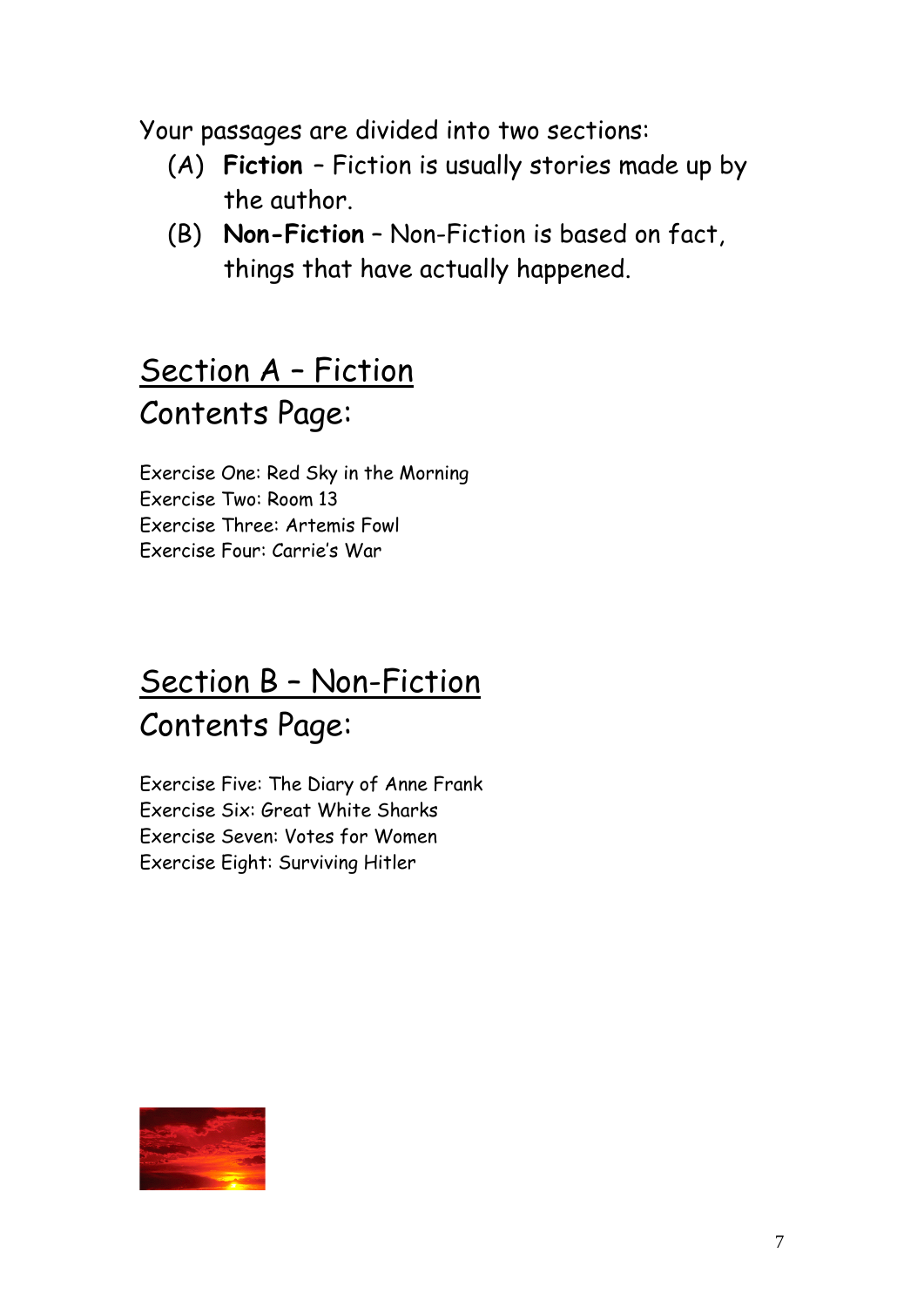### **Exercise One**

**Context**: Below is an extract from 'Red Sky in the Morning'. It describes how the main character Anna feels the morning after the birth of her handicapped brother Ben.

I felt pretty funny going to school the next morning, partly because I was completely exhausted, I suppose. Dad said I could stay at home if I liked. He'd got the week off work. But I wanted to go. One reason was to get out of the house, because there was an awfully gloomy atmosphere, and Mum cried a lot, and Dad was on the phone all the time. Katy was a pest too. She'd got it into her head to be all fluffy, and sugar sweet, and babyish, and I could have kicked her.

 The other reason was that I was bursting to tell everyone at school. It's not often that I have some real news. Not like Sandra, whose older brother is in the Marines, or Miranda, who goes to masses of discos, and does things with boys. Actually, I'm not all that popular at school. I used to be best friends with Debbie, ages ago, and that was fine, because everyone likes her, so they let me into their group too.

 Debbie's one of the most beautiful people I've ever seen. She's got this wonderful deep chestnut hair that she can flick about her face and it falls back into place, like on the shampoo ads. And she's got a long, finely chiselled nose, and perfectly even teeth, and transparent skin covered with a sort of bloom, like a peach, and huge luscious eyes that are big and brown like a spaniel's.

### **Questions**

(1) In your **own words** explain why Anna wants to get out of the house. (1) (2) Pick out an **expression** that tells you that Anna is annoyed at her sister, Katy. (1)

(3) Anna felt funny going to school because she was A) happy B) angry C) tired. Give a **reason** for your answer. (2)

(4) Pick out **one word**, which tells you that Anna looked forward to sharing her news. (1)

(5)Pick out 5 things that Anna admires about Debbie. (5)

(6a)Pick out an example of a simile from the passage. (1)

(6b)Explain why you think it is effective. (2)

(7)Find out what the words: 'transparent', 'chiselled' and 'luscious' mean. Use a dictionary app or Google. Write down the definitions and try to create a sentence for each word. (3)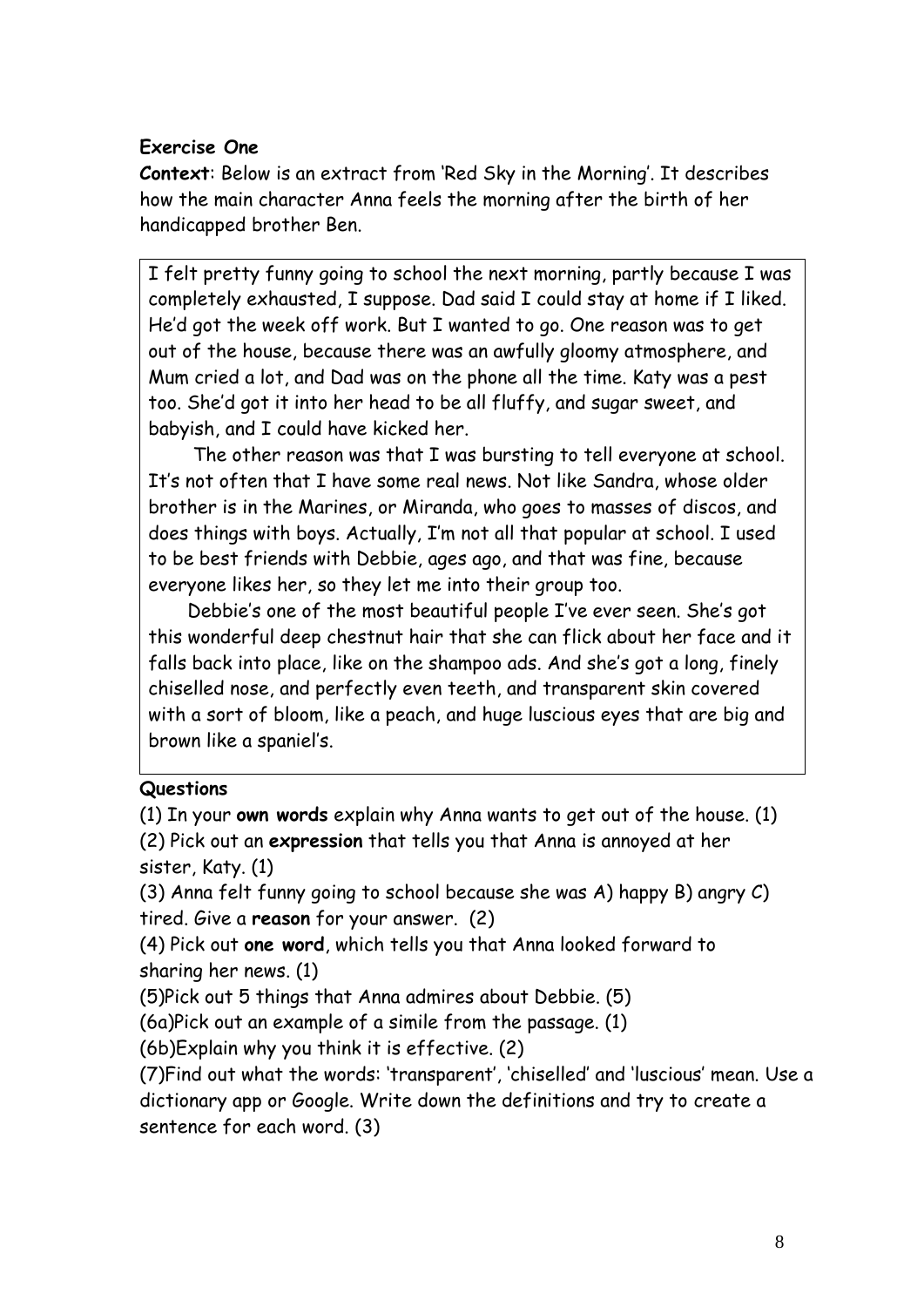

### **Exercise Two**

**Context**: Below is an extract from 'Room 13'. In this extract one of the main characters Fliss describes a dream she has the night before she goes on a school trip to Whitby.

This is what Fliss dreamed the night before Year 7 went to Whitby.

 She was walking on a road high above the sea. It was dark. She was alone. Waves were breaking at the foot of cliffs to her left, and further out, the moonlight made a silver path on the water.

 In front of her was a house. It was a tall house, looming blackly against the sky. There were many windows, all of them dark.

 Fliss was afraid. She didn't want to go inside the house. She didn't even want to walk past but she has no control over her feet. They seemed to go by themselves, forcing her on.

 She came to a gate. It was made of iron, worked into curly patterns. Near the top was a bit that was supposed to be a bird in flight – a seagull perhaps- but the gate had been painted black, and the paint had run and hardened into little stalactites along the bird's wings, making it look like a bat.

### **Questions**

(1) Look at paragraph two. What do you notice about the **length** of some of the **sentences**? Explain why you think they have been written like this. (2) (2a) Pick out an example of a **metaphor** from paragraph two. (1)

(2b) Explain why you think it is effective. (2)

(3) In your **own words** describe what the house that Fliss sees looks like. (2)

(4) Pick out an **expression** that shows that Fliss could not stop herself

from going towards the house even though she did not want to. (1)

- (5a) What are your first impressions of the house? (1)
- (5b) Give a reason for your answer. (2)
- (6) Find out the meaning of 'stalactites'. Write a sentence using the word. (1)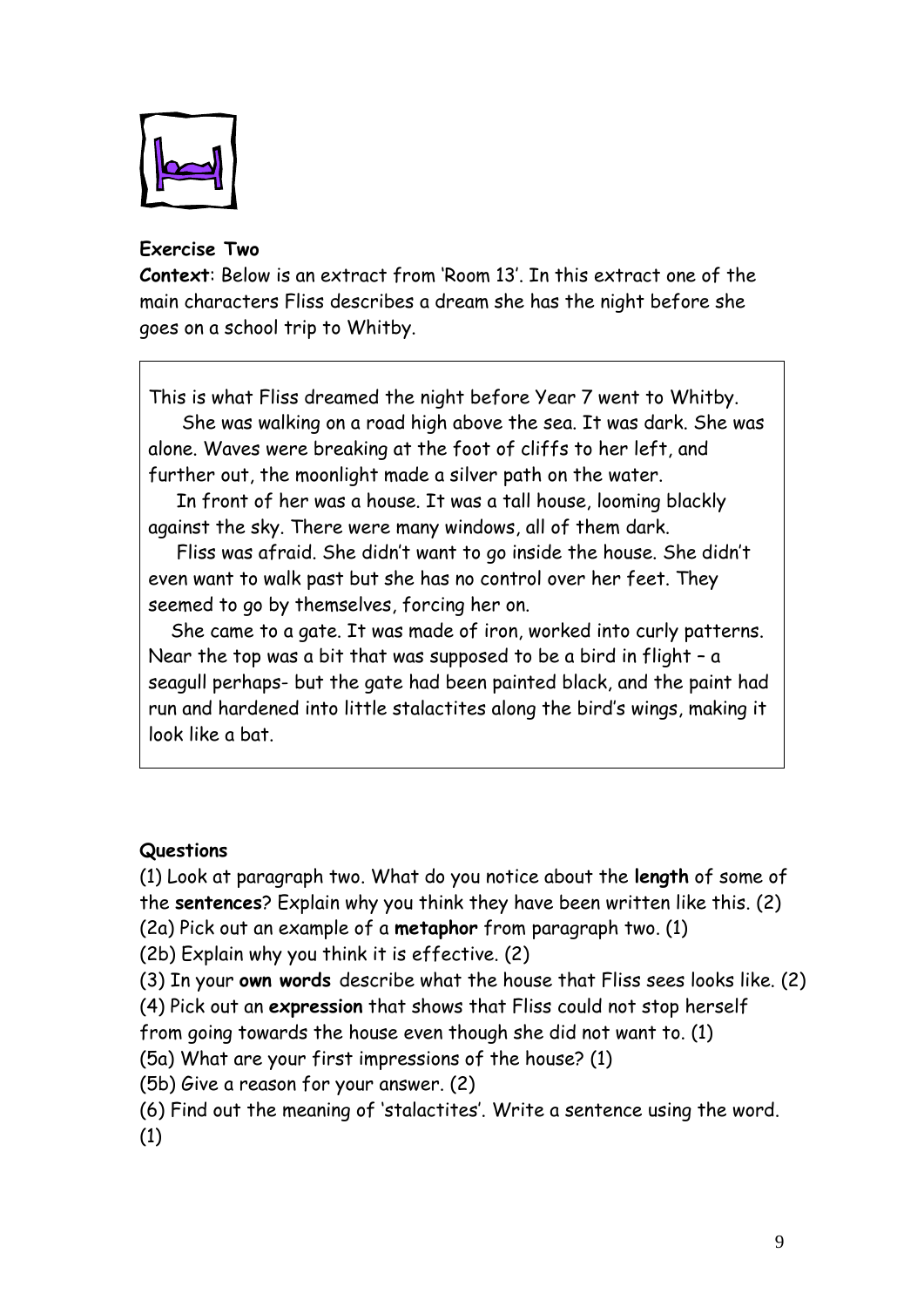

### **Exercise Three**

**Context**: Below is an extract from the novel 'Artemis Fowl'. In this extract a boy called Artemis Fowl is chasing a fairy called Holly.

Something whizzed over Holly's head, something that glinted in the starlight. Holly had enough on-the-job experience to realise that she was under fire, and immediately curled her elfin frame into a ball, minimising the target.

 She drew her pistol, rolling towards the shelter of the tree trunk. Her brain scrambled for possibilities. Who could be shooting at her and why?

 Something was waiting beside the tree. Something roughly the size of a mountain, but considerably more mobile.

 'Nice pea-shooter,' grinned the figure, smothering Holly's gun hand in a turnip-sized fist.

 Holly managed to extricate her fingers a nanosecond before they snapped like brittle spaghetti.

 'I don't suppose you would consider peaceful surrender?' said a cold voice behind her.

Holly turned, elbows raised for combat.

'No,' sighed the boy melodramatically. 'I suppose not.'

### **Questions**

(1) Pick out an example of imagery in paragraph one. Name it and explain why it is effective. (3)

(2) What does the author mean by 'on-the-job experience'? (2)

(3) Pick out one word from paragraph one which tells you that Holly is a small fairy. (1)

(4) What impression do you get of the character of Holly? (2)

(5) Looking at paragraph one, explain in your **own words** how Holly tries to avoid being hit by Artemis. (1)

(6) Pick out an **expression** that tells you that Holly had to think quickly. (1)

(7) In paragraph three the author repeats the word 'something'. Explain what the effect of this is. (2)

(8a) Pick out an example of **imagery** used in paragraph 5. (1)

(8b) Why it is effective? (2)

(9) Find out the meanings of: minimising, mobile, extricate, brittle and melodramatically. (5)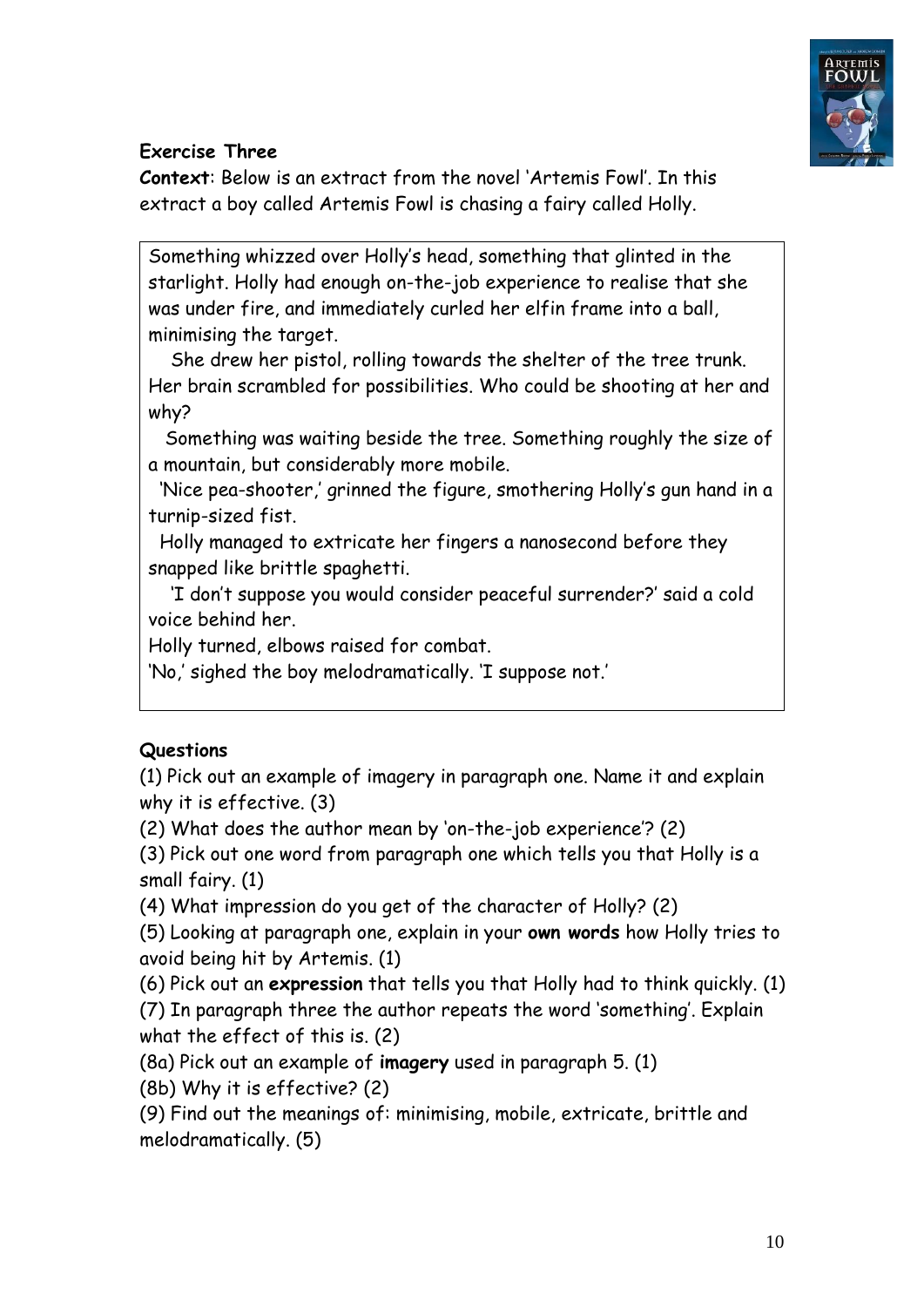

### **Exercise Four**

**Context**:Below is an extract from 'Carrie's War'. In it the character Carrie returns to a place that she has not been to since she was a child with her own children.

Carrie has often dreamed about coming back. In her dreams she was twelve years old again; short, scratched legs in red socks and scuffed, brown sandals, walking along the narrow, dirt path at the side of the railway line to where it plunged down, off the high ridge, through the Druid's Grove. The yew trees in the Grove were dark green and so old that they had grown twisted and lumpy, like arthritic fingers. And in Carrie's dream, the fingers reached out for her, plucking at her hair and her skirt as she ran. She was always running by the end of this dream, running away from the house, uphill towards the railway line.

 But when she did come back, with her own children, the railway line had been closed. The sleepers had been taken up and the flat, stony top of the ridge was so overgrown with blackberries and wild rose and hazelnut bushes that it was like pushing through a forgotten forest in a fairy tale. The tangled wood round Sleeping Beauty's castle. Pulling off the sticky brambles that clung to their jeans, Carrie's children said, "No one's been here for hundreds of years…"

**Questions** 

(1) Look at the second sentence in the passage. What do you notice about the **length of the sentence** and the **punctuation**? Explain why you think the sentence has been written like this. (3)

- (2a) Pick out an example of **imagery** used in paragraph one. (2)
- (2b) Why is it effective? (2)
- (3a) What impression do you get of Carrie as a young girl? (2)
- (3b) Give a reason for your answer. (2)
- (4) Where does Carrie always end up going in her dream? (1)
- (5) Pick out two **expressions** from the second paragraph that tell you that the railway line is no longer in use. (2)
- (6) What does Carrie compare this wilderness to? (1)
- (7) Find out the meanings of: ridge, plunged and arthritic, (3)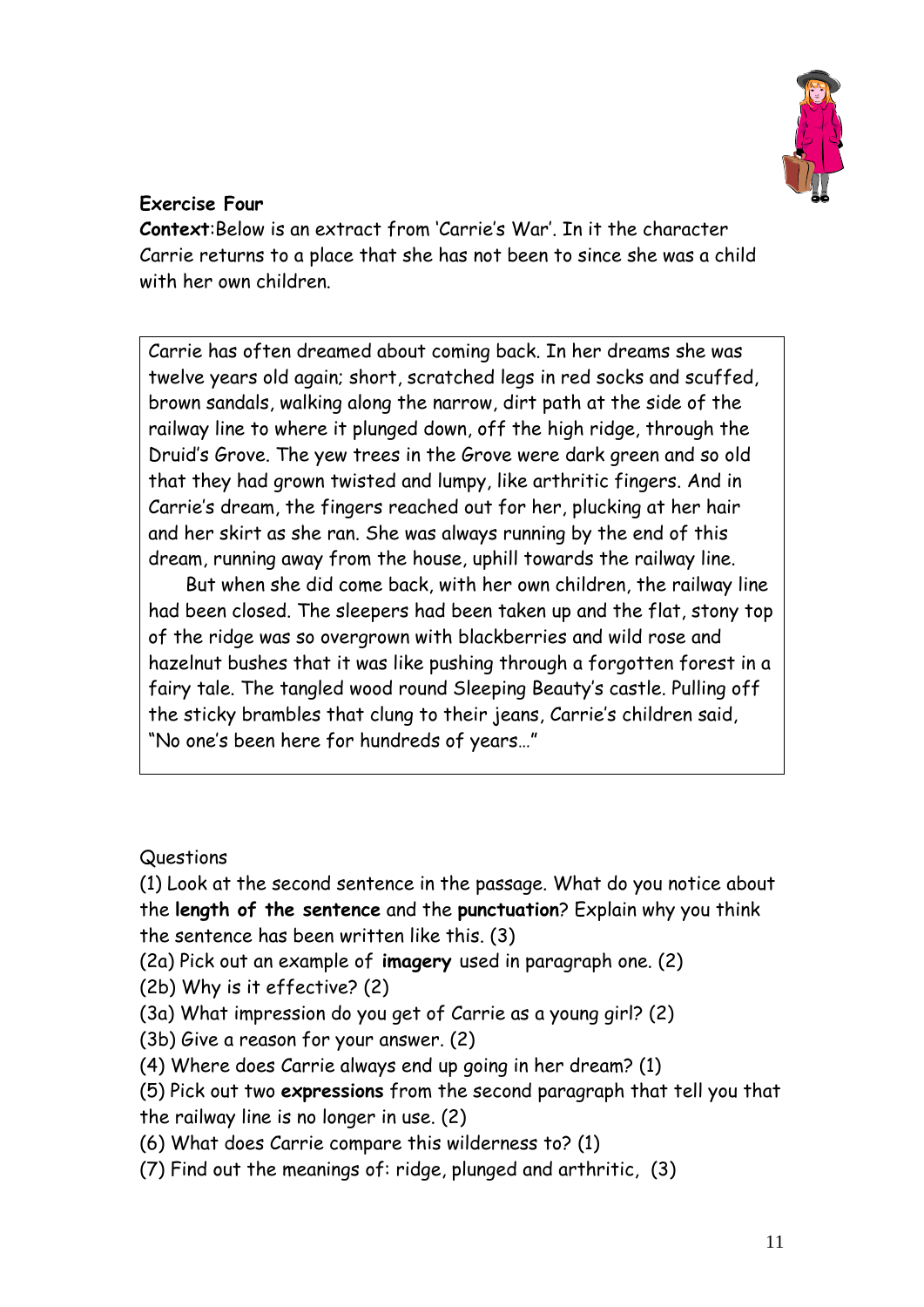### Exercise Five

**Context: Below is an extract from 'The Diary of Anne frank'. It tells the story of a Jewish girl and her family who have to go into hiding for over two years after Hitler and the Nazi Party come to power.**

### The Diary of Anne Frank – Close Reading

**Below is an extract from the actual diary of Anne Frank. Read the extract carefully and answer the following questions.**

Friday, 9<sup>th</sup> October 1942

Dear Kitty,

I've only got dismal and depressing news for you today. Our many Jewish friends are being taken away by the dozen. These people are treated by the Gestapo without a shred of decency, being loaded into cattle trucks and sent to Westerbork, the big Jewish camp in Drente. Westerbork sounds terrible: only one washing cubicle for a hundred people and not nearly enough lavatories. There is no separate accommodation. Men, women, and children all sleep together. One hears of frightful immorality because of this; and a lot of the women, and even girls, who stay there any length of time are expecting babies.

It is impossible to escape; most of the people in the camp are branded as inmates by their shaven heads and many also by their Jewish appearance.

If it is as bad as this in Holland whatever will it be like in the distant and barbarous regions they are sent to? We assume that most of them are murdered. The British radio speaks of their being gassed.

Perhaps that is the quickest way to die. I feel terribly upset. I couldn't tear myself away while Miep told these dreadful stories; and she herself was equally wound up for that matter. The poor thing was terrified by the guns that were shooting at British aeroplanes overhead, and by the glaring beams of the searchlights. The Germans strike without the slightest mercy. Elli too is very quiet: her boyfriend has got to go to Germany. She is afraid that the airmen who fly over our homes will drop their bombs, often weighing a million kilos, on Dirk's head. If they stop at a small station en route, sometimes some of them manages to get out unnoticed and escape; perhaps a few manage it.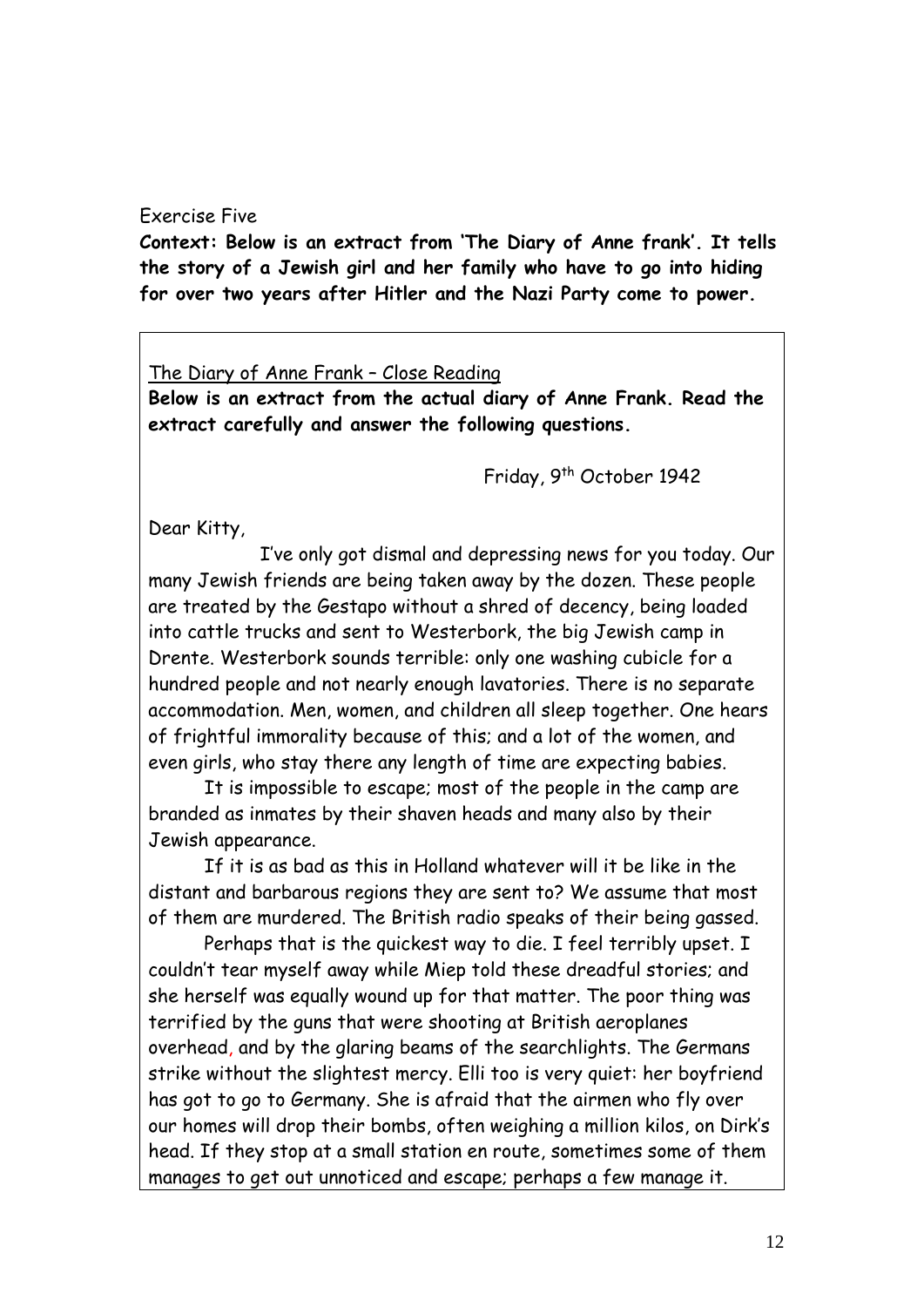This, however, is not the end of my bad news. Have you ever heard of hostages? That's the latest thing in penalties for sabotage. Can you imagine anything so dreadful?

Prominent citizens – innocent people- are thrown into prison to await their fate. If the saboteur can't be traced, the Gestapo simply put about five hostages against the wall. Announcements of their deaths appear in the papers frequently. These outrages are described as 'fatal accidents'. Nice people, the Germans! To think that I was once one of them too! No, Hitler took away out nationality long ago. In fact, Germans and Jews are the greatest enemies in the world.

Yours, Anne

Questions

- 1. Explain in your **own words** why does Anne feel upset on this particular day? (2)
- 2. Pick out **two words** from paragraph one that tells you that Anne is upset. (2)
- 3. Pick out **a word** from paragraph one which tells you that Anne disapproves of some of the behaviour in the accommodation that Jew are being taken to. **(1)**
- (4) In your **own words** explain how the Jewish prisoners at the camps look. (2)
- (5) In paragraph three Anne describes the other places that Jews are sent to as 'barbarous'. Which **word** is closest in meaning to 'barbarous'?
	- $(A)$  Far away  $(B)$  uncivilized  $(C)$  cold  $(1)$
- (6) How are the Nazis killing a lot of Jews? (1)
- (7) In your **own words** explain how some of the boys who have to go to Germany to fight with the Nazis manage to escape. (2)
- (8) Pick out **a word** from paragraph four which means to secretly and deliberately try to ruin something. (1)
- (9) Look at your answer to question 8. Pick out **a word** from paragraph five which means someone who carries out this kind of behaviour. (1)
- (10)Pick out a **phrase** from paragraph five that means that some well known Jews have been sent to prison. (1)
- (11)Explain in your **own words** what happens if the Gestapo cannot find out the information they want. (2)
- (12)Find out the meaning of: cubicle, immorality, barbarous, en route, prominent and sabotage. (6)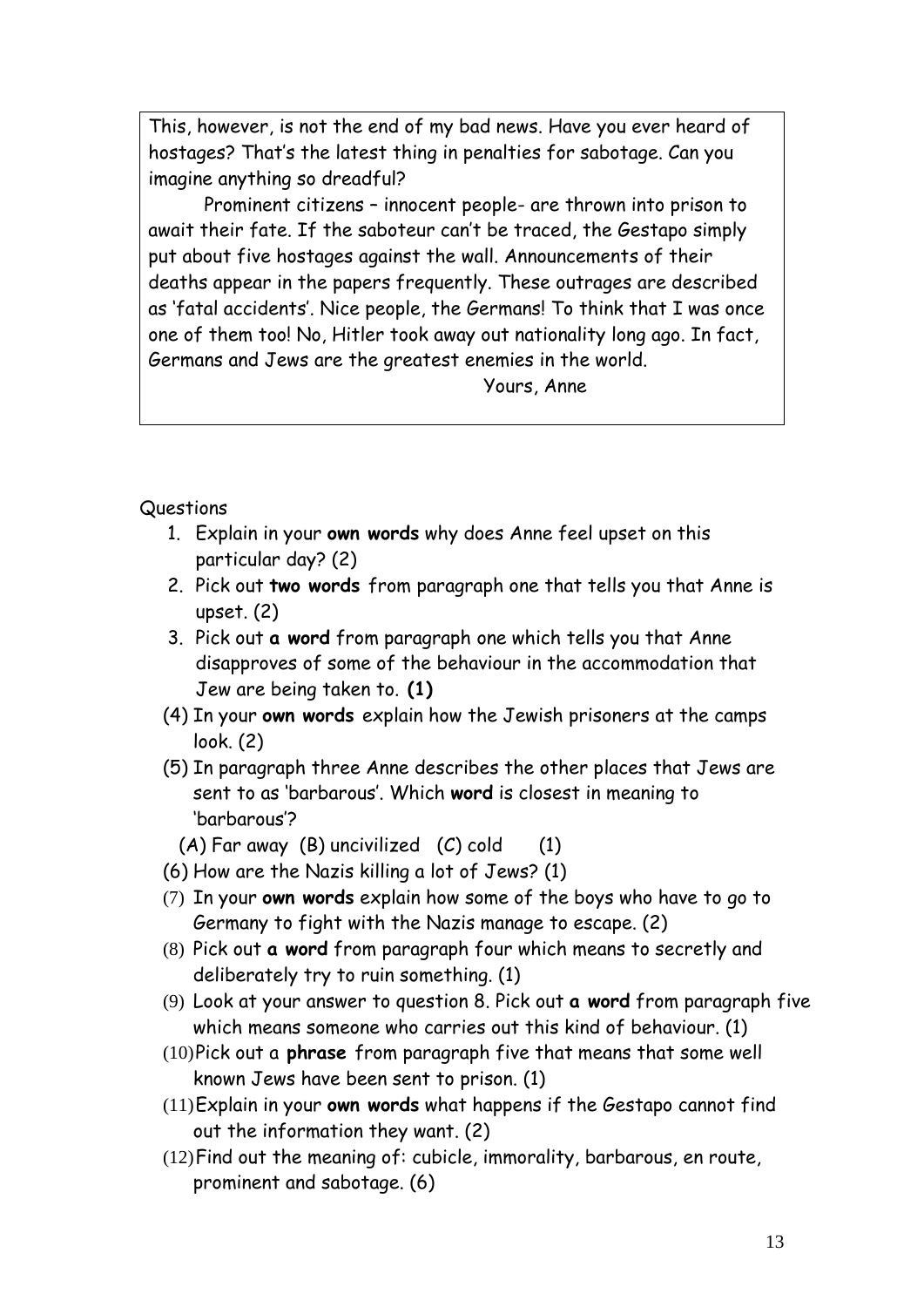

Exercise Six

**Context: Below is an extract from a book called 'Great White Sharks'. The extract below tells of some stories or legends about sharks.**

Sharks were regarded as powerful beings by Pacific Islanders and were revered or worshipped by many island cultures. In the Trobriand Islands, any teenage boy who single-handedly caught a large shark and presented it to the king was greatly honoured. In the Kingdom of Tonga, legends tell of Hina, a young woman who became a shark. There are legends of fierce Tongan warriors who turned into sharks, swam to neighbouring islands, and then regained their human form to kill their enemies. Polynesian legends tell of the shark-god Kauhuhu, who lived in a huge sea cavern. The son of Fiji's chief god was a great shark named Dekuwaqa, who also lived in a sea cave. Dekuwaqua was also once called Daucina – giver of light. His body would light up to guide Fijian war canoes on night- time raids. In some of the Solomon Islands, sharks were worshipped as friendly gods, and pigs were sacrificed to them. On the other islands, villagers believed that sharks were spirits of their ancestors. Legends on these islands tell of sharks that rescued shipwrecked fishermen and children who fell from their parents' canoes. Eating shark flesh is still forbidden in both Solomon and Fiji Islands.

 Long ago, Hawaiians believed in mano-kanaka, sharks that could become humans. Even today, villagers on the island of Pa'ama, in Vanuatu, believe that local sorcerers can change themselves into sharks. Shark worship is still practised on many islands of the Pacific Ocean.

Questions

(1) Pick out **one word** from the first paragraph that means that sharks were held in very high regard.

(2) Quote an **expression** that tells you that those who caught sharks by themselves were rewarded.

- (3) In your **own words** describe what the Tongan warriors could do.
- (4) What does the name 'Daucinia' mean?
- (5) How are sharks viewed in some of the Solomon Islands?
- (6) In your **own words** explain how they viewed on some other islands?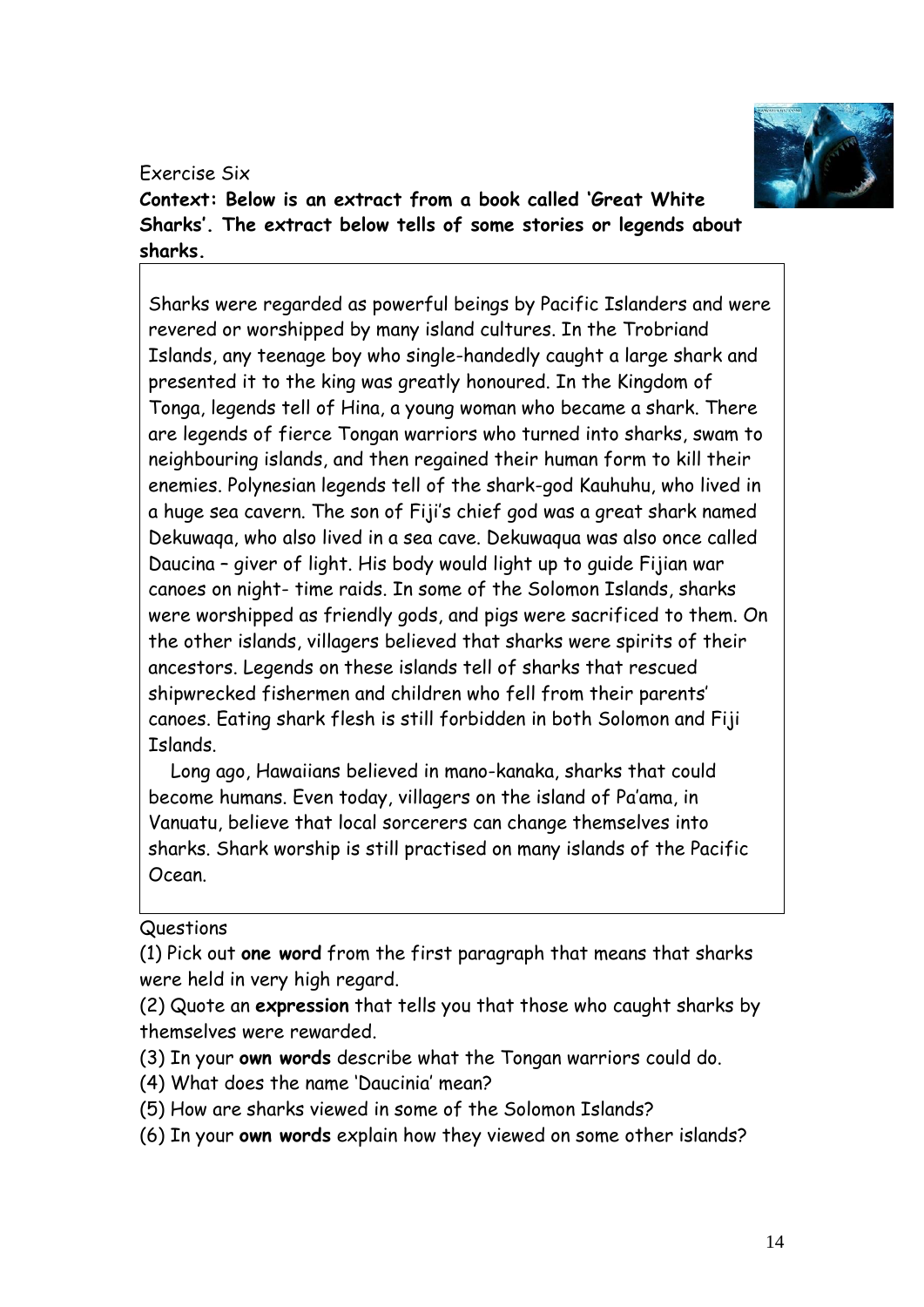(7) What **word** that is repeated throughout the passage tells you that a lot of the stories about sharks are not true?

(8) Explain in your **own words** why you think so many islands still worship sharks?

 $(9)$  Find out the meanings of: revered, regained, legends, sacrificed sorcerers.

#### Exercise Seven

**Context: Below is an extract from 'Votes for Women'. It tells the story of women know as 'suffragettes' like Sylvia Pankhurst, who fought for women to be allowed to vote.**

At the beginning of 1907 the leaders of the suffrage societies combined to organize an open-air procession through the streets of London. They wanted to demonstrate mass support for votes for women, and in spite of heavy rain about 4,000 people turned out for it.

 The march was later called the Mud March because of the weather that day. It might not sound important or even memorable that it was raining that day and that the streets were muddy. But if you were a middle-class or upper-class woman marching in 1907 you would be wearing a long skirt-long enough to touch the ground. Most women marchers ended up with soaked and muddy skirts that day. (Younger women, like Sylvia Pankhurst, wore skirts that were shorter and came just above their ankles. They wanted to be able to move easily, walk fast, and show they didn't support the old ways. Working-class women and especially household servants also wore shorter skirts. If their skirts had touched the ground they'd never have been able to carry things up and down stairs without tripping, as they needed to do in their jobs.)

#### Questions

(1) In your **own words** explain what happened at the beginning of 1907.

- (2) Explain the purpose of it.
- (3) Who was responsible for organizing the march?
- (4) Pick out an **expression** that shows that there was a lot of support for this cause.
- (5) Why do you think the writer has used to phrase 'in spite of heavy rain…' ?
- (6) What happened on that day that made it particularly memorable?



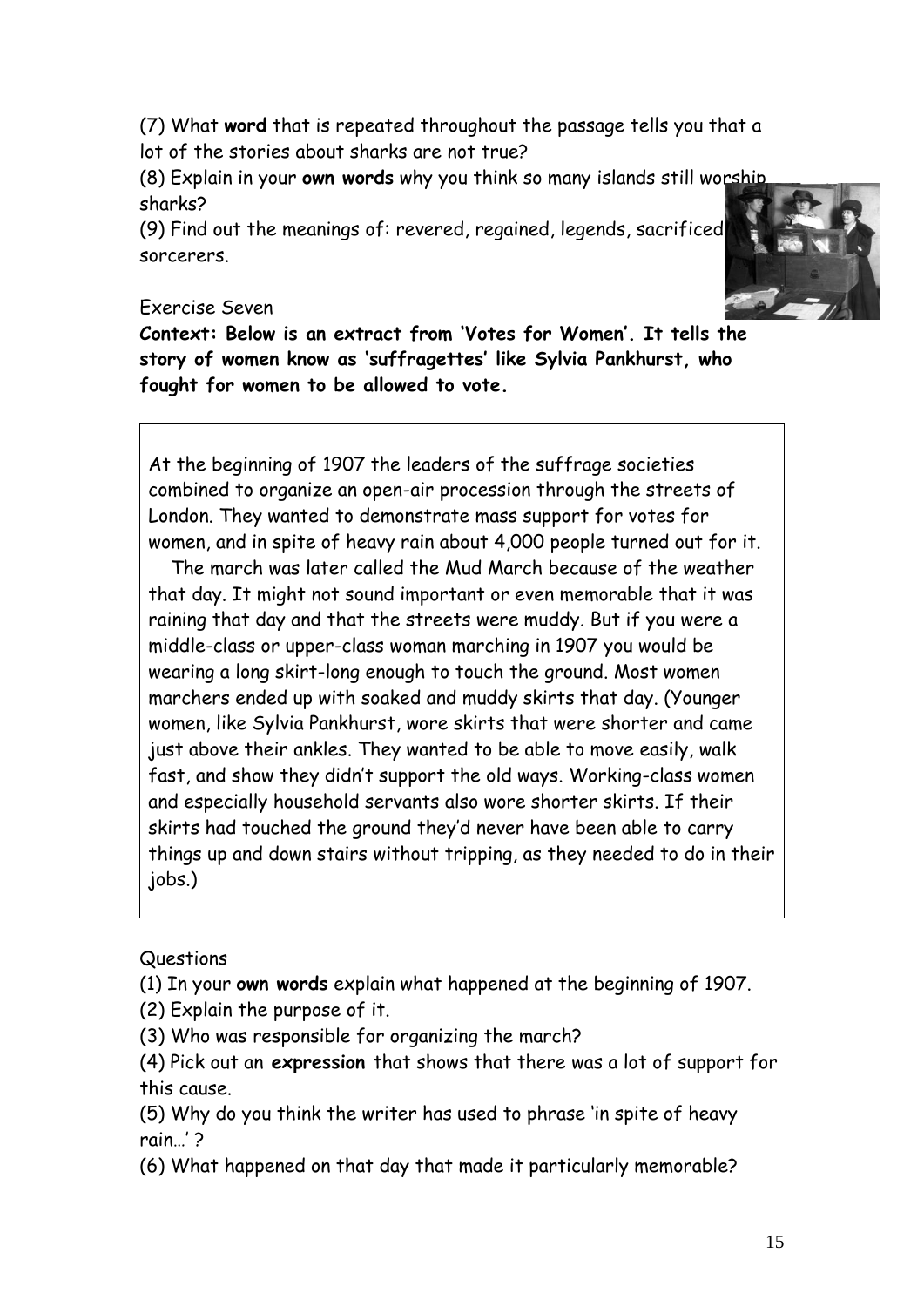(7) What identified women as being from a middle or upper-class background?

(8) Explain in your **own words** why working class women wore shorter skirts.

(9) At the end of the extract the writer uses **brackets**. Explain why you think they have been used.

(10) Find the meanings of: suffrage, procession and demonstrate.



Exercise Eight **Context: Below is an extract from 'Surviving Hitler'. It tells the true story of a fifteen- year- old boy who survived one of Hitler's concentration camps.**

"We staggered through the blows from the guards," Jack remembered. "They barked at us to line up in rows of five. We stood silent, with our heads down. The officer in charge told us we were now prisoners of Hitler's SS special forces, and were in Blechhammer concentration camp in Germany. We had no rights. The *only* right we had was to die."

 Jack and the others were taken to a room where they were ordered to undress and then form lines. Camp prisoners, who were not allowed to speak to the new prisoners, roughly shaved off all their hair to prevent lice. Jack touched his newly shaved scalp. His hair was only three-quarters of an inch long and had a stripe through the middle, shaved right down to the skin, to mark him as a concentration camp prisoner.

 Next, he had to stand still while his skin was coated with a chemical disinfectant to kill lice. He had to bite his lip and force himself not to cry out, so badly did the solution burn. Around him, men screamed in pain.

 Uniforms were tossed to them, and Jack quickly put his on. It looked like that worn by every other prisoner – coarse cotton with blue and grey stripes. He had no underwear or socks, but at least the uniform had pockets. On the front left was a number: 16013. This meant 16,012 prisoners had been processed into this camp before Jack. From now on, no matter which camp he was in, the number 16013 would be his identification. As far as the Nazis were concerned, he no longer had a name.

### Questions

(1) What do you think the purpose of this piece of literature is?

(2) The writer says 'The *only* right we had was to die.' Why does the writer use italics here?